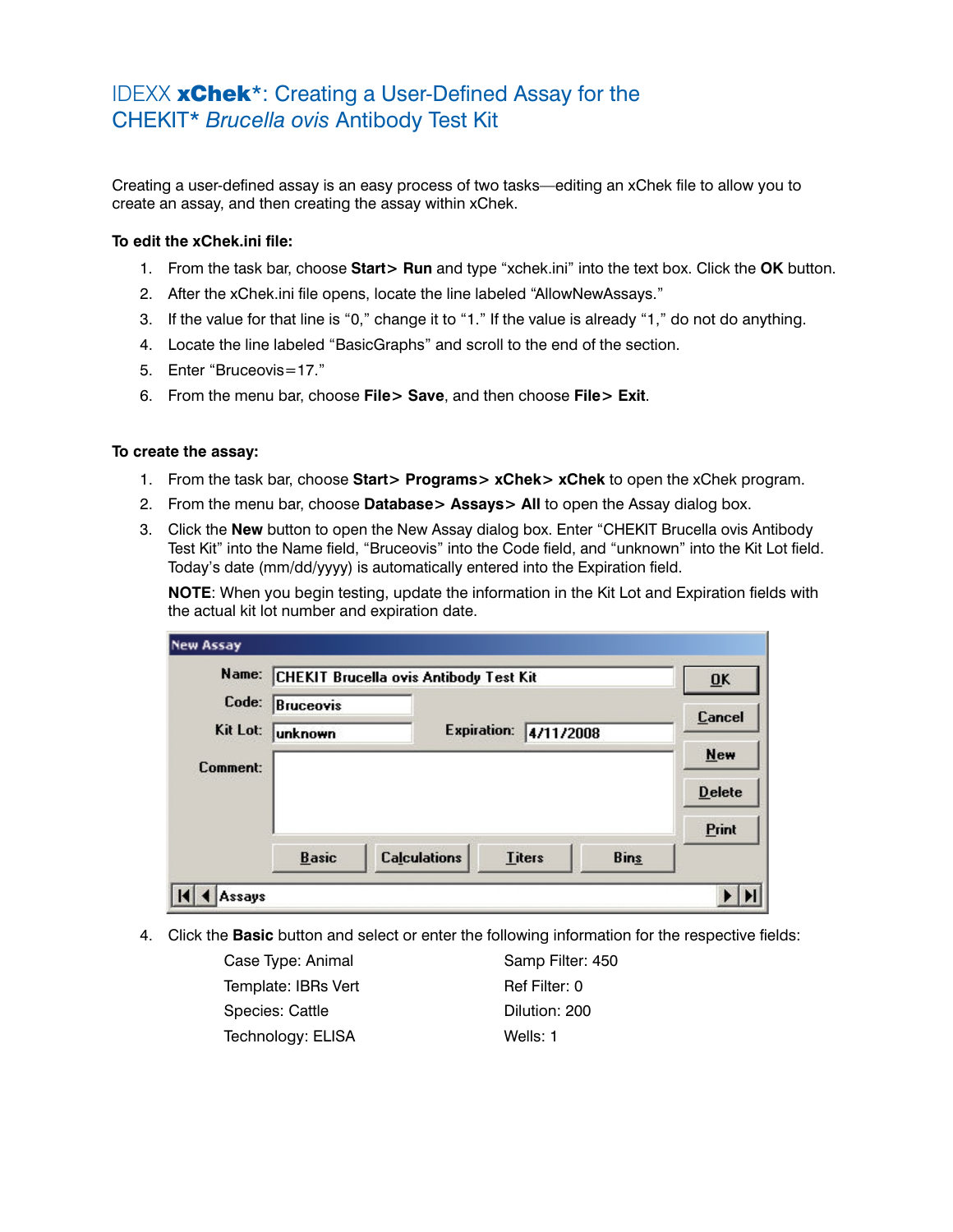| <b>New Assay</b>  |                    |                         |               |
|-------------------|--------------------|-------------------------|---------------|
| Case Type: Animal |                    | Samp Filter: 450        |               |
|                   | Template: BRs Vert | Ref Filter: $\boxed{0}$ | QK            |
| Species: Cattle   |                    | Dilution: 200           | <b>Cancel</b> |
| Technology: ELISA |                    | Wells: $\sqrt{1}$       |               |

**NOTE:** The CHEKIT Brucellose *ovis* assay has a negative and a positive control configuration detailed in the test kit insert that is not supported by the IDEXX xChek software. The assay has been set up in xChek to have a vertical control configuration. Therefore, place negative controls in wells A1 and B1, and positive controls in wells C1 and D1.

- 5. Click **OK** to save the settings.
- 6. Click the **Calculations** button and select or enter the following information:

Formulas:

"S" Part of Ratio: Sample1 - Negative

"P" Part of Ratio: Positive - Negative

"N" Part of Ratio: None

Blocking Factor: None

First Calculation:

Variable: S/P

Positive Cutoff: 0.50

Suspect Cutoff: 0.10

Comparison:  $>=$ 

**NOTE:** xChek does not support the Value % calculation. Instead, xChek calculates an S/P value. The cutoff values have been updated to match the new calculation and the interpretation is the same.

| <b>Formulas</b>                                                                                                      |                     |                                                                                                                        |                  |
|----------------------------------------------------------------------------------------------------------------------|---------------------|------------------------------------------------------------------------------------------------------------------------|------------------|
| "S" Part of Ratio: Sample1 - Negative                                                                                |                     | OK                                                                                                                     |                  |
| "P" Part of Ratio:                                                                                                   | Positive - Negative |                                                                                                                        | Cancel           |
| "N" Part of Ratio:                                                                                                   | None                |                                                                                                                        | <b>Reset</b>     |
| <b>Blocking Factor: None</b>                                                                                         |                     |                                                                                                                        |                  |
| <b>First Calculation</b><br>Variable: S/P<br><b>Positive Cutoff:</b><br><b>Suspect Cutoff:</b><br><b>Comparison:</b> | 0.50<br> 0.10       | <b>Second Calculation</b><br>Variable: None<br><b>Positive Cutoff:</b><br><b>Suspect Cutoff:</b><br><b>Comparison:</b> | lo<br>lo<br>None |

7. Click **OK** to save these settings, and then click the **OK** button to save the assay to the database. You can now test for *B. ovis* antibodies using the xChek Assay Management System.

**NOTE:** xChek does not evaluate controls or results for validity when you use a user-defined assay. You must evaluate the results from each assay in accordance with good laboratory practices. To evaluate your assay validity, please refer to the "Results" section in the insert provided with this test kit.